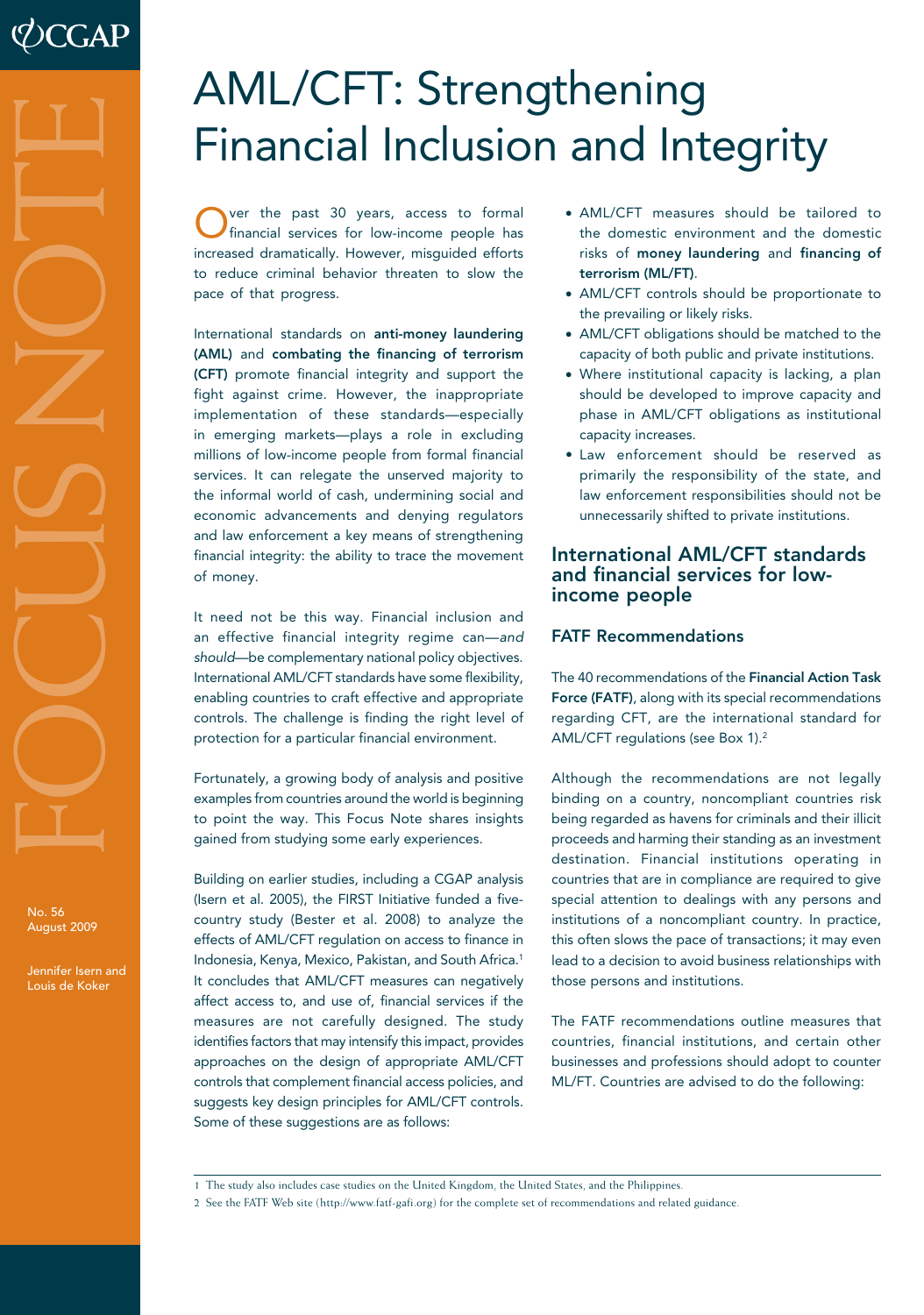#### Box 1: What is FATF?

FATF is an intergovernmental body that sets global AML/CFT standards, assesses member compliance with those standards, promotes global compliance with the standards, and identifies AML/CFT threats. Its members include 32 jurisdictions and two regional organizations (the Gulf Cooperation Council and the European Commission). FATF works closely

- • Adopt laws that criminalize laundering the proceeds of crime and providing financial or material support to terrorists.
- Establish a financial intelligence unit (FIU) to receive, analyze, and disseminate information regarding potential ML/FT transactions or activities.
- • Ensure appropriate and effective oversight of financial institutions.
- Cooperate with one another in investigating and prosecuting crimes.

The measures required of financial institutions often have the most direct impact on financial access. For example, financial institutions are required to maintain customer due diligence  $(CDD)^3$  measures, such as the following:

- Identify their customers and verify their identities using reliable, independent source documents, data, or information (in practice, by verifying personal details, such as their names, available national identity numbers, date of birth, and contact information).4
- Obtain information on the purpose and intended nature of the business relationship.
- • Maintain comprehensive records of customer information and transactions.
- Monitor customer transactions, and file a report with the FIU or other appropriate authorities if funds are suspected to be the proceeds of crime or linked to the financing of terrorism.

Institutions must also ensure that employees understand their legal obligations and that measures

with eight FATF-style regional bodies in Africa, Asia/Pacific, the Caribbean, Europe, Eurasia, the Middle East and North Africa, and South America, representing the majority of countries in the world. Globally, about 180 jurisdictions have directly endorsed the FATF recommendations.

are in place to enable the institution, its officers, and its employees to meet their compliance obligations.

AML/CFT laws and regulations are normally enforced with serious penalties, such as large fines and imprisonment. A convicted institution's reputation may suffer; it may lose customers and business relationships and may even lose its license.

# Financial service providers working with low-income clients

FATF recommendations cover a broad range of services and activities, including accepting deposits from the public, providing consumer credit, and transferring money or value in the formal and informal sector. The scope of the recommendations includes financial service providers that serve low-income clients (e.g., the diverse grouping of microfinance institutions [MFIs] and new entrants such as branchless banking operators).<sup>5</sup>

This Focus Note addresses some of the negative impacts of inappropriate AML/CFT controls on the services and client base of these providers. However, well-designed AML/CFT controls also provide them with protection and opportunities. The following are some examples of this:

• AML/CFT controls can help institutions understand their customers better, thereby enabling them to design and market better products and support better customer service in general.

<sup>3</sup> Some regulatory regimes and practitioners use the term "know your customer" (KYC) interchangeably with CDD.

<sup>4</sup> CDD measures also include the duty to take reasonable steps to identify and verify the identity of a beneficial owner. The beneficial owner is the natural person(s) who ultimately owns or controls a financial services customer (for instance, the individual who owns the majority of the shares in the corporation that wishes to open an account) and/or the person on whose behalf a transaction is being conducted.

<sup>5</sup> MFIs include a range of financial service providers that serve low-income clients. Examples include savings and postal banks, financial cooperatives, nongovernmental organizations, associations, community and rural banks, commercial banks with broad retail services, money transfer companies, etc. Branchless banking operators include mobile phone companies (mobile network operators), retail agents, and other companies that provide financial services outside of a traditional bank branch. Branchless banking could use a variety of delivery channels, including mobile phones, payment cards (credit, debit, prepaid), automatic teller machines, point of sale machines, and other existing infrastructure. Depending on the country, MFIs and branchless banking operators may be included in broader banking regulation or may be covered by separate regulation.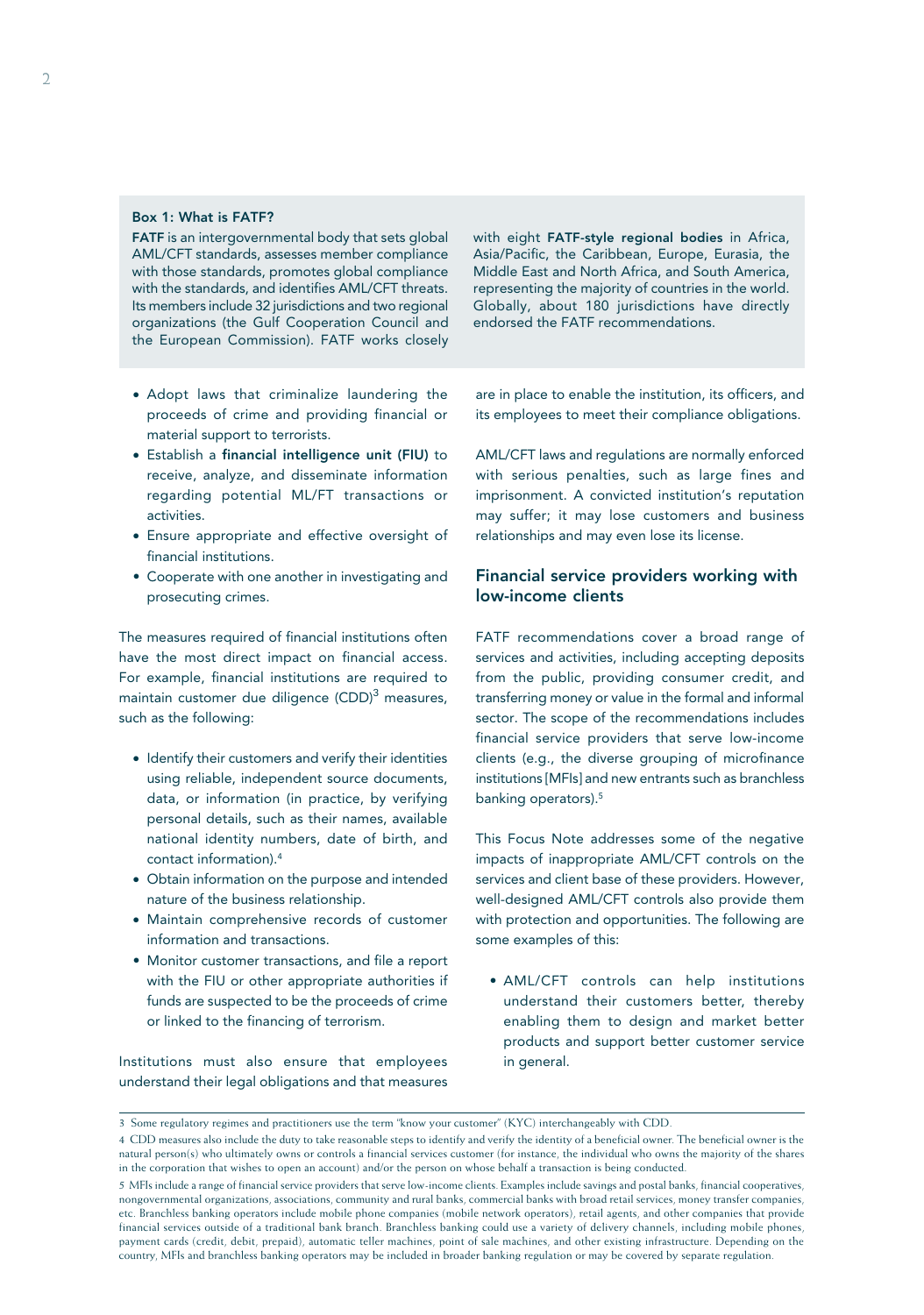- If AML/CFT controls are confined to standard, regulated financial institutions and services, then informal service providers could be left vulnerable, and they may be subjected to a disproportionate amount of criminal abuse.
- • Providers find it easier to engage regulated financial institutions that may otherwise avoid doing business with them for fear of ML/FT.
- AML/CFT controls can help strengthen overall anti-fraud controls.

#### Risk-based approach to AML/CFT

FATF's recommendations envisage AML/CFT controls that are sufficiently uniform across the globe to prevent displacing ML/FT from one jurisdiction to another. However, countries may follow a risk-based approach when they implement key recommendations. This enables countries to design and implement effective AML/CFT controls that are appropriate to their risks and national context.

FATF encourages countries and institutions to focus their attention and resources on people and activities that pose a high risk of ML/FT (FATF 2007).<sup>6</sup> Countries may decide that reduced or simplified controls are sufficient to safeguard low-risk activities against abuse. If a country finds that some financial services for lowincome people meet FATF criteria for exemption, it may even exclude those activities, wholly or partially, from its national AML/CFT regime.

#### Guidance for low-capacity countries

FATF recognizes that some countries lack the resources to immediately implement a comprehensive system that effectively regulates all areas posing material risk.7 For these countries, FATF (2008a) suggests designing controls around their risks as well as their resources. The design process should be supported by political commitment to comprehensive AML/CFT measures and informed by a proper appraisal of institutional capacity and an assessment of the ML/FT risks.

A country's implementation plan for AML/CFT controls may allow for some measures to be phased in or sequenced. Sequencing allows a country to implement key AML/CFT measures while improving its capacity to implement the remaining recommendations.<sup>8</sup>

# Access-friendly AML/CFT controls

Country-specific factors could unintentionally create barriers to financial access. The FIRST study identified the following examples.

# Limitations in identification infrastructure

Identity verification is easier and cheaper when there is a trusted, standardized national identification (ID) system, for instance a system based on national ID cards or a system combining various government and commercial databases. Many countries do not have such a system, and even in nations that do issue ID documents, the documents may not be perceived as reliable.

If there is no national ID system, or if the system lacks integrity, or if the database is not accessible, financial institutions often incur additional costs to verify CDD information. This may cause institutions to withdraw from low-value, lower profit transactions and markets. Furthermore, even countries with reliable national ID systems may fail to cover a significant percentage of low-income people or people in remote rural areas, leaving them without formal proof of identity and/or proof of formal residential addresses.<sup>9</sup>

The dynamic can be even more pronounced with some new business models that could expand access to financial services. For example, in some branchless banking models, clients may register and/or conduct transactions at a distance rather than face to face. These models rely on a minimum amount of client ID information that must then be verified against thirdparty databases, such as a national ID database or credit bureau databases. If such systems do not exist or if they lack integrity, regulators may not approve the business model.

<sup>6</sup> In 2007 FATF issued guidance on the risk-based approach for financial institutions. Similar guidance was since issued for accountants, dealers in precious metals and stones, real estate agents, trust and company service providers, legal professionals, casinos, and money service businesses.

<sup>7</sup> FATF defines "low capacity countries" as low-income countries that face challenges such as competing priorities for scarce government resources, a severe lack of resources and skilled workforce to implement government programs, overall weakness in legal institutions, a dominant informal sector, a cash-based economy, poor documentation and data retention systems, and a very small financial sector. See FATF (2008a). 8 Key measures include the criminalization of ML/FT, CDD and record keeping duties, and the reporting of suspicious transaction.

<sup>9</sup> FATF does not require institutions to request and verify a customer's address; however, this is common practice in developed countries and is required by some developing countries.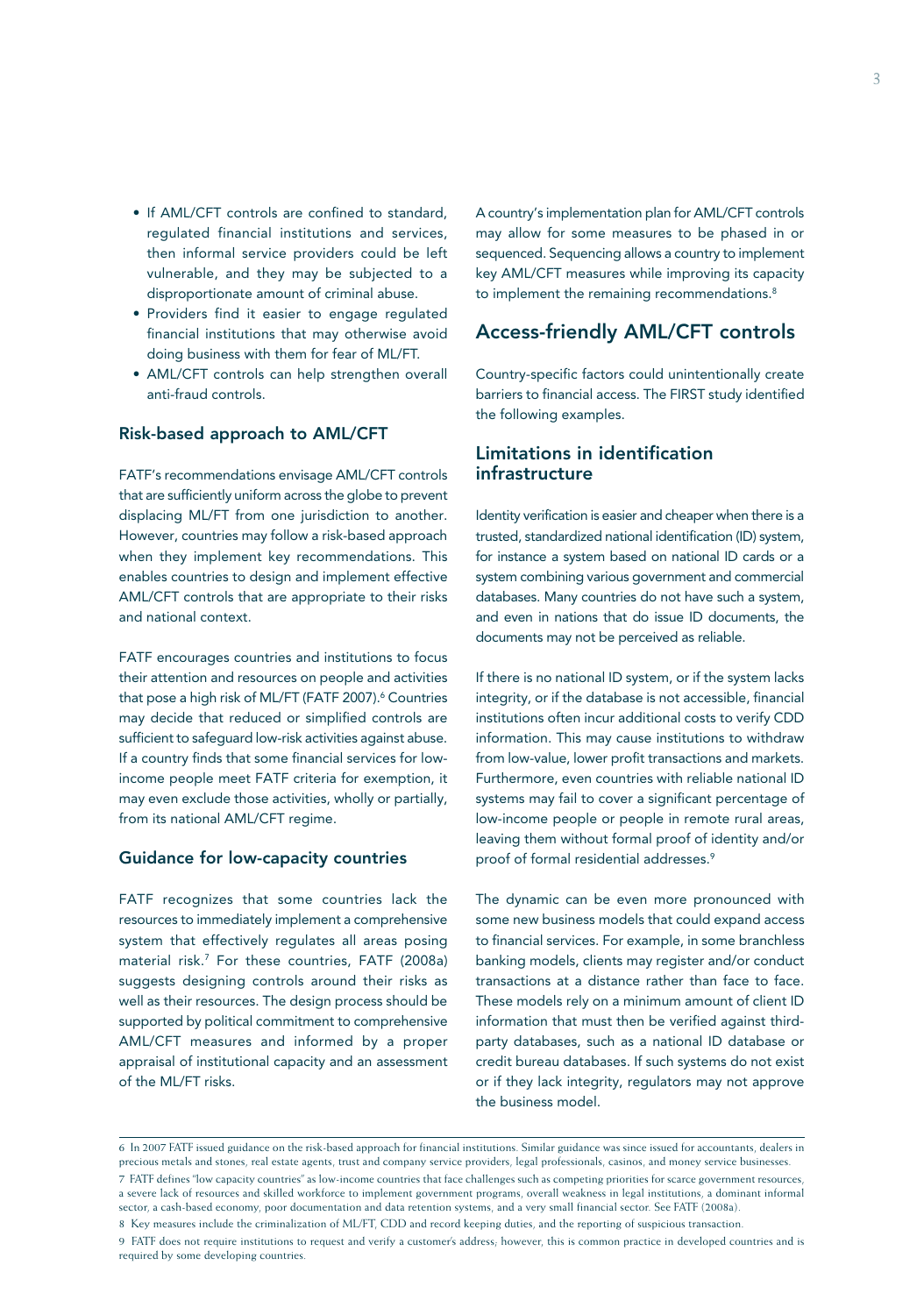#### Limited government capacity

Government capacity to supervise and enforce AML/CFT measures can affect its financial inclusion policy. This is particularly relevant in three areas.

- Supervision. With limited capacity, supervisors will tend to supervise entities that are easily accessible—typically the largest regulated entities. They may pay little attention to small, informal, and unregulated institutions. As a result, the compliance cost for supervised institutions will increase, with no similar increase for unsupervised institutions. This may cause well-supervised institutions to withdraw from low-income markets where they compete with unsupervised institutions. It may also lead businesses to seek relationships with well-supervised institutions rather than riskier unsupervised/unregulated institutions.
- Law enforcement. Law enforcement deficiencies usually mean that risk assessments are not based on actual information, but instead on hypotheses or international typologies. Without an objective understanding of the risks in their country, regulators tend to "play it safe," often adopting control measures that are more onerous than required.
- • Using AML/CFT controls to advance the formalization of the economy. AML/CFT controls require financial institutions to disclose client information to authorities to combat ML/FT. However, if this information is used for other purposes, such as combating tax evasion, clients whose tax affairs are not in good order may decide to remain outside the formal financial system.

# Strict application by formal financial institutions

Large formal financial institutions tend to apply AML/CFT controls more rigidly than intended by the regulator. For instance, although national regulations may allow discretionary use of alternative documents to verify customers, institutions tend to limit discretion and the types of documents accepted. When mistakes can lead to vast penalties and costs for the institution (and in some cases, for the compliance officer personally), frontline staff may not be trusted

to use discretion and to decide which document is best to verify the details of a particular client.

## Extent of informal financial services

Especially in lesser developed economies, financial services are often provided informally through money lenders, informal money transfer operators, unregistered community finance organizations, and others. Low-income people often prefer to use informal financial services because of convenient locations, familiarity with the institutions and their services, and often fewer restrictions (such as ID requirements). Inappropriate AML/CFT measures can inadvertently push people away from formal financial services or create unnecessary barriers to those who want to begin using formal financial services.

# Linkages to international partners and markets

Countries have varying degrees of openness to international financial markets through cross-border commercial relationships, cross-border transactions, and foreign ownership of domestic institutions. Countries with more openness are likely to face more direct and indirect pressure to adopt AML/ CFT controls that reflect those implemented by their main international investors and trading partners. The recommendations guide financial institutions to ensure that AML/CFT principles are applied to their branches and majority-owned subsidiaries located abroad, especially in countries that do not apply or insufficiently apply FATF recommendations.10 As a result, foreign parent companies often require domestic financial subsidiaries to implement controls that are designed abroad. If those controls are stricter than required by the ML/FT risks of the particular country, they may undermine its financial inclusion policy.

#### Policy approaches and recommendations

Several countries designed their AML/CFT laws to minimize unnecessary adverse affects on financial access and to promote both financial inclusion and financial integrity. Drawing on initial experiences in these countries, the FIRST study identified several measures that facilitate the design of appropriate

<sup>10</sup> Application in remote branches and subsidiaries must be done to the extent that local laws and regulations permit. If such implementation is prohibited, financial institutions should advise competent authorities in the country of the parent institution that they cannot apply the FATF recommendations (Recommendation 22).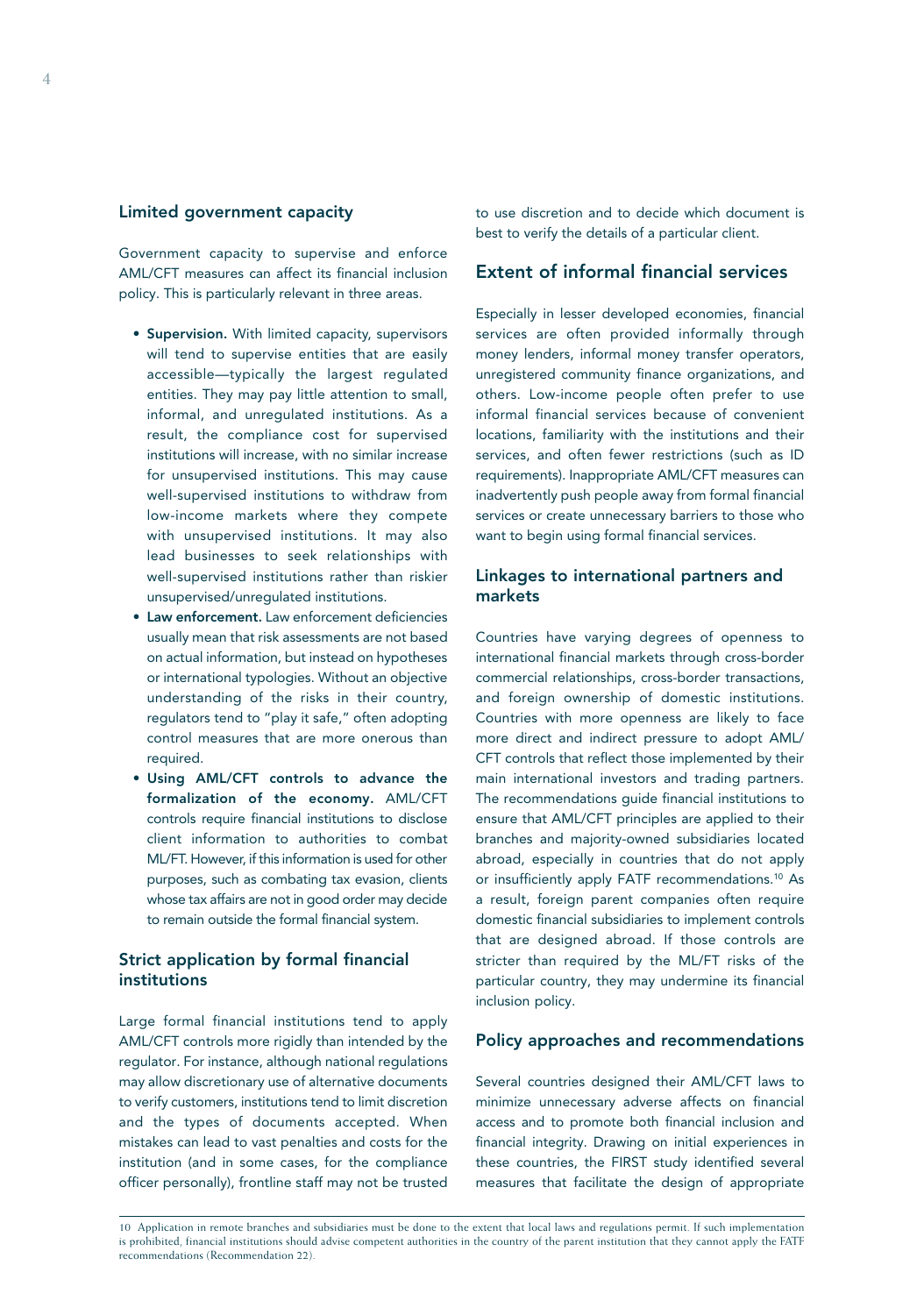#### Box 2: Different risks for institutions serving low-income people

A risk assessment may show that the risk profile of financial service providers working with low-income customers is relatively low and justifies simplified AML/CFT measures or even an exemption from measures that would otherwise create unnecessary barriers to access. The risk profile of such institutions may be lower because of the following:

- • Clients are generally natural persons (not complex corporate clients where ultimate control can be obscured).
- Providers traditionally have a more personal relationship with their clients and know far more about their clients' activities than standard financial service providers. This knowledge enables the provider to detect and prevent abuse.
- The transactions normally involve relatively small amounts, making them less attractive for large-scale abuse.

Of course, these factors do not mean that there is no risk of abuse. Smaller institutions may not have adequate control systems, exposing them to potential abuse. Money launderers and terrorism financiers often split large transactions into several smaller transactions, schemes referred to as "splitting," "smurfing," or "structuring."

national AML/CFT controls that support financial inclusion. These measures work best when used together and within a comprehensive policy framework.

In the examples presented here, implementation of the approaches is considered to be work *in progress*. The examples are not used to illustrate proscriptive measures but rather to highlight some experiences to date.

# Develop a policy to support effective and proportional AML/CFT controls and financial inclusion.

Many government agencies and departments are involved in different aspects of the AML/CFT framework and of financial inclusion. The core business of these agencies and departments often give them very different perspectives on AML/CFT approaches, policies, and priorities. To ensure a cohesive approach, the country should adopt a clear, overarching policy that commits the government Financial service providers working with lowincome clients may be targets of very small structured transactions (micro- or nanostructuring). However, the coordination and effort involved make this relatively unattractive. Transaction limits or caps appropriate to a low-income market and/ or monitoring of transactions can reduce the risk even further.

Different types of financial services have different risk profiles. Cross-border money transfer services may pose a higher risk than domestic transfers. Likewise, payment services normally pose a higher ML/FT risk than microcredit services, because the receiving party may not be personally known to the service provider, and the provider often knows less about the sender than a lender knows about its customers.

The potential for abuse also varies by institution and provider type. For instance, a bank that offers microfinance services may have a world-class risk management system to mitigate its risks. A small MFI may have a limited customer base and may know each of its customers by name. Both providers may therefore have adequate measures in place and, as a consequence, a lower risk of ML/ FT abuse.

as a whole to effective and proportional controls. The policy should be comprehensive and reflect the approaches outlined in the following.

## To get the right balance, consult with the private sector and other key actors.

To ensure that the AML/CFT framework is addressing appropriate risks while supporting financial inclusion, it is critical to consult financial service providers, law enforcement agencies, financial regulators, the FIU, and other key role players. Because financial security and financial access are ongoing concerns, these discussions also should be ongoing.

It is especially important to engage those who are knowledgeable about social exclusion, financial inclusion, and informal financial services. Unregistered financial service providers, social welfare providers, ID agencies, and credit bureaus have important perspectives to share about ML/FT risk and appropriate risk control measures.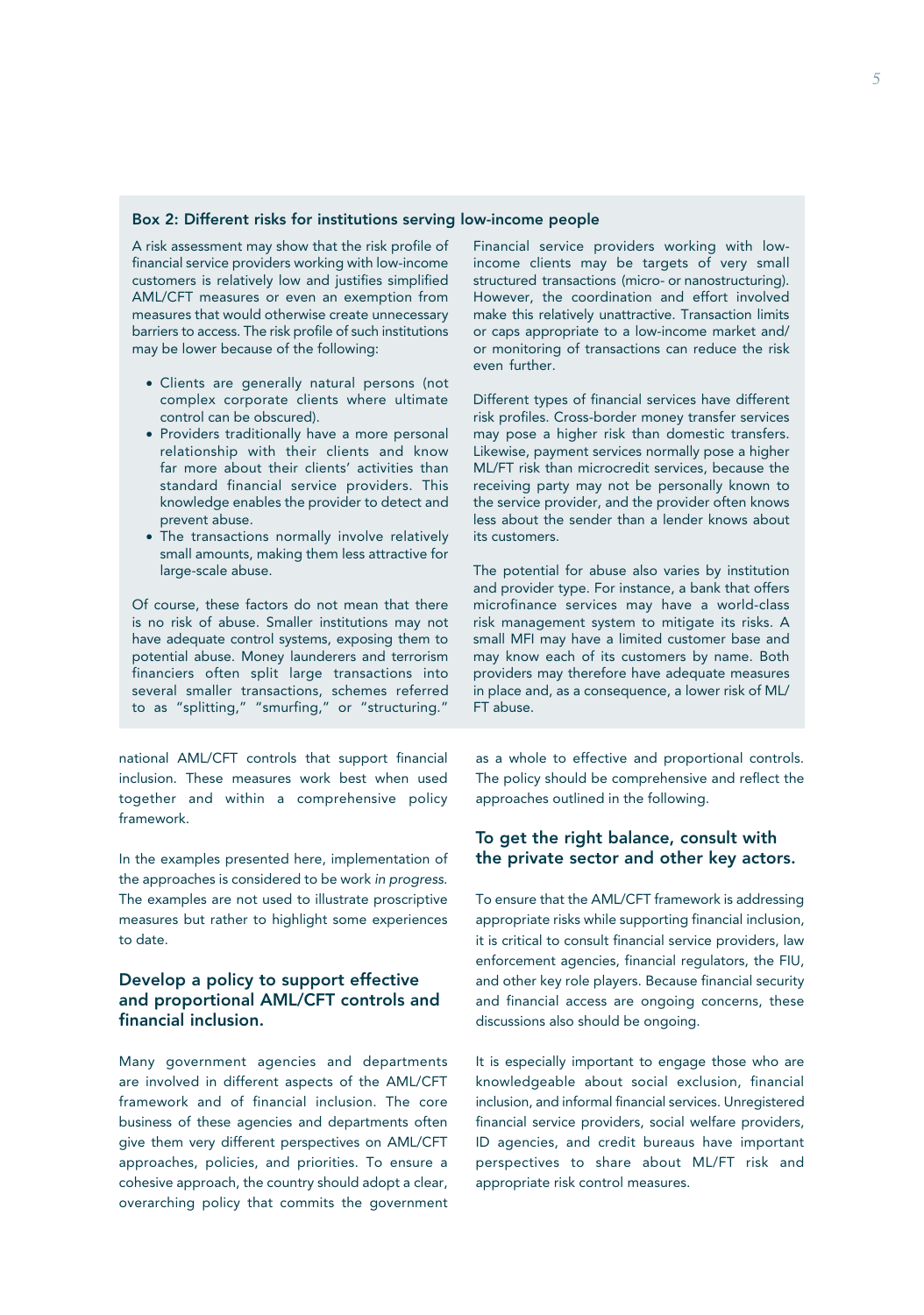# Assess the specific ML/FT risks of your country.

A risk assessment helps governments design appropriate and proportional AML/CFT controls. It attempts to determine the nature and scale of ML/FT in the country as well as vulnerabilities in existing controls (FATF 2007, FATF 2008c). Developing countries with low capacity should find a risk assessment particularly useful because it will help them to use their limited resources to address key risks (FATF 2008a).

In practice, assessments tend to focus on high-risk activities. However, governments need balanced risk assessments that consider the relative risks and vulnerabilities of high-, medium-, and low-risk activities (De Koker 2009a). It is especially important to develop an informed view of the nature and the relative level of risk posed by financial services typically available to low-income clients. Information sources include government and development agencies and formal and informal financial service providers. Risks categorized by financial subsectors, institutions, transactions, client groups, and other relevant characteristics (e.g., geographic area) will help governments formulate proportional risk-control measures. Risk assessments should be done regularly and should be accompanied by an assessment of the likely impact of proposed AML/CFT controls on service providers and clients.

# Understand the causes and impact of financial exclusion.

To understand the potential impact of AML/CFT controls on financial inclusion, policy makers should understand the main causes of exclusion and the main groups affected. In many countries, a significant percentage of the population is unbanked. Often, a large percentage of the population comprises lowincome people, rural and periurban residents, and informal or undocumented migrants.

## Assess available resources to implement AML/CFT controls.

To ensure effective implementation of AML/CFT controls and support for financial inclusion, policy makers should assess the capacity of financial service providers and financial sector regulators, as well as the coverage and integrity of the country's ID system.

Careful analysis can help a country design controls around the existing capacity of the relevant government agencies and service providers:

• Indonesia's AML provisions regarding transaction monitoring take into account the level of technical ability of financial services providers, requiring that they have an information management system (MIS) in place, but not prescribing any

#### Box 3: Causes of exclusion

It is important to look at the size of the country's informal sector and understand why clients are excluded:

- Clients denied access. Lack of physical access to service points may prevent people from seeking formal financial services, especially in rural areas or locations with few branches, automatic teller machines, or other ways of accessing an account. Affordability is another barrier; it includes minimum balances for deposit accounts imposed by financial institutions, account fees, transaction fees, and other costs of using the product. Finally, regulatory barriers, such as ID requirements based on documents that are not freely available to lowincome people, may block access.
- Clients opting out. People may opt out of formal services if they see more benefits, in terms of cost, convenience, confidence, or cultural links,

in going to informal financial service providers. Often, informal services are perceived as less costly, requiring less documentation, conveniently located and welcoming to this market segment.

- Market inefficiency. Formal financial institutions may not yet see a market advantage to providing access, or they may be discouraged from expanding their clientele by regulatory burdens. At the same time, informal financial institutions (e.g., NGOs, associations, etc.) may not be allowed to receive licenses, or access other benefits of the formal financial sector if appropriate regulations are not available.
- Regulatory costs. Providers may exit markets and potential providers may be barred from entering a market if the regulatory compliance costs are too high. If there are fewer providers, customers may find it more difficult to access appropriate products at an affordable price.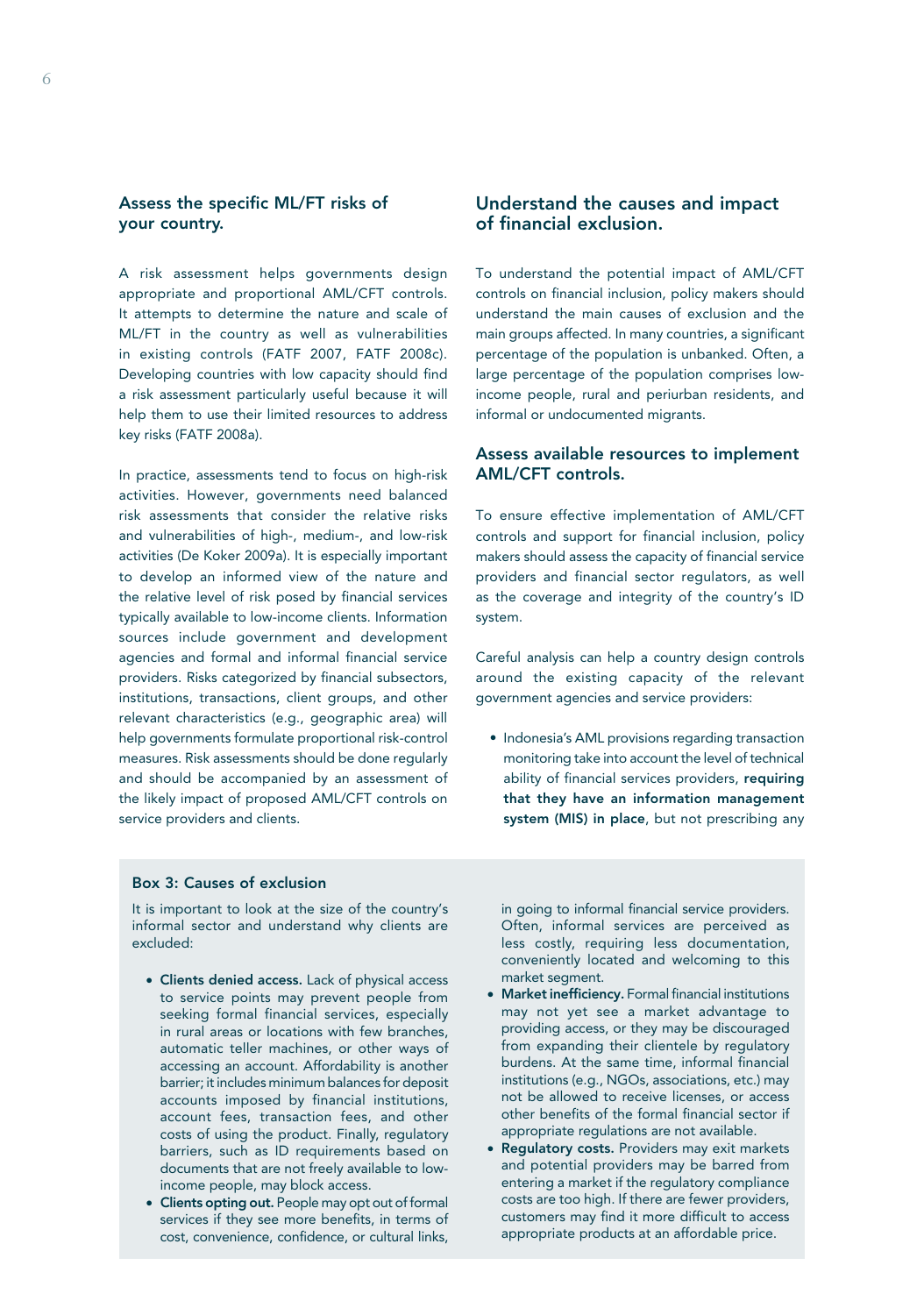#### Box 4: How to assess capacity

The following questions can be posed to help assess a country's capacity to implement appropriate AML/CFT controls:

#### Capacity of financial services providers

- Are information and management systems manual or electronic? Are they appropriate to the institutions' operations?
- • Can transaction limits, product restrictions, and monitoring for suspicious transactions be supported by software?
- • What customer information is generally available?
- • What is the institutions' current and feasible reporting capacity?
- What compliance requirements are already being met? What is the capacity for increased compliance measures?

#### Capacity of financial sector regulators

- • Which agencies are mandated to regulate and implement AML/CFT controls? What is—and should be—their reach?
- Is coordination effective among agencies?
- Do the agencies have adequate experienced staff, training, systems, and budget?
- • Does an FIU exist? What is its capacity and resources?

#### Capacity of national ID system

- Is there a national ID system or sources of ID information?
- What percentage of the population is covered by the system?
- What factors limit people from obtaining an official ID document?
- • What is the integrity of the system? How can risks be mitigated?
- Does the agency responsible for national identification have adequate experienced staff, training, systems, and budget?

particular type or level of technology. Where appropriate, even manual systems are allowed, which is particularly helpful for small institutions that lack technical MIS capacity but are able to monitor transactions effectively through a manual system.

• South Africa's AML/CFT system required financial institutions to identify and verify all their existing clients in accordance with the new rules within 12 months from the date the CDD obligations took effect. Long-standing clients who were not identified in accordance with the new rules risked having their accounts frozen. Clients and institutions struggled to comply, and banks found it very costly to meet such a tight deadline. The government therefore adjusted the timeline for identifying clients based on risk. Financial institutions were required to meet the CDD requirements for higher risk clients first, but were given two additional years to complete the procedures for lower risk clients.

# Develop AML/CFT controls proportional to lower risk transactions and providers.

Where the risk of ML/FT is lower, countries can use the flexibility built into the FATF recommendations to design approaches that do not impede financial access. A proportional approach could include modifying client documentation and verification

requirements, simplifying complex record keeping requirements, and launching new service channels.

Client documentation and verification. Low-income customers often maintain small account balances and conduct low-value domestic transactions that present lower risk for ML/FT. Several countries have adopted proportional controls for these accounts and transactions, where customers are exempted from some of the more onerous standard controls. If customers wish to conduct higher value transactions above a specific threshold, they are then required to comply with full standard verification requirements.

Where risk is lower, reduced controls can facilitate financial inclusion. South Africa introduced a compliance exemption (Exemption 17) that relaxes its residential address verification requirement for those bank clients who hold low account balances (under US\$ 3000), who conduct small transactions, and who do not conduct international transactions. These "mass banking clients" were considered relatively low risk even though it is typically difficult to verify their residential addresses. A recent study investigated the criminal abuse of these products. It found that while some abuse did occur, the level of abuse was substantially lower and the amounts involved were much less compared to the abuse of standard, nonexempted products (de Koker 2008b).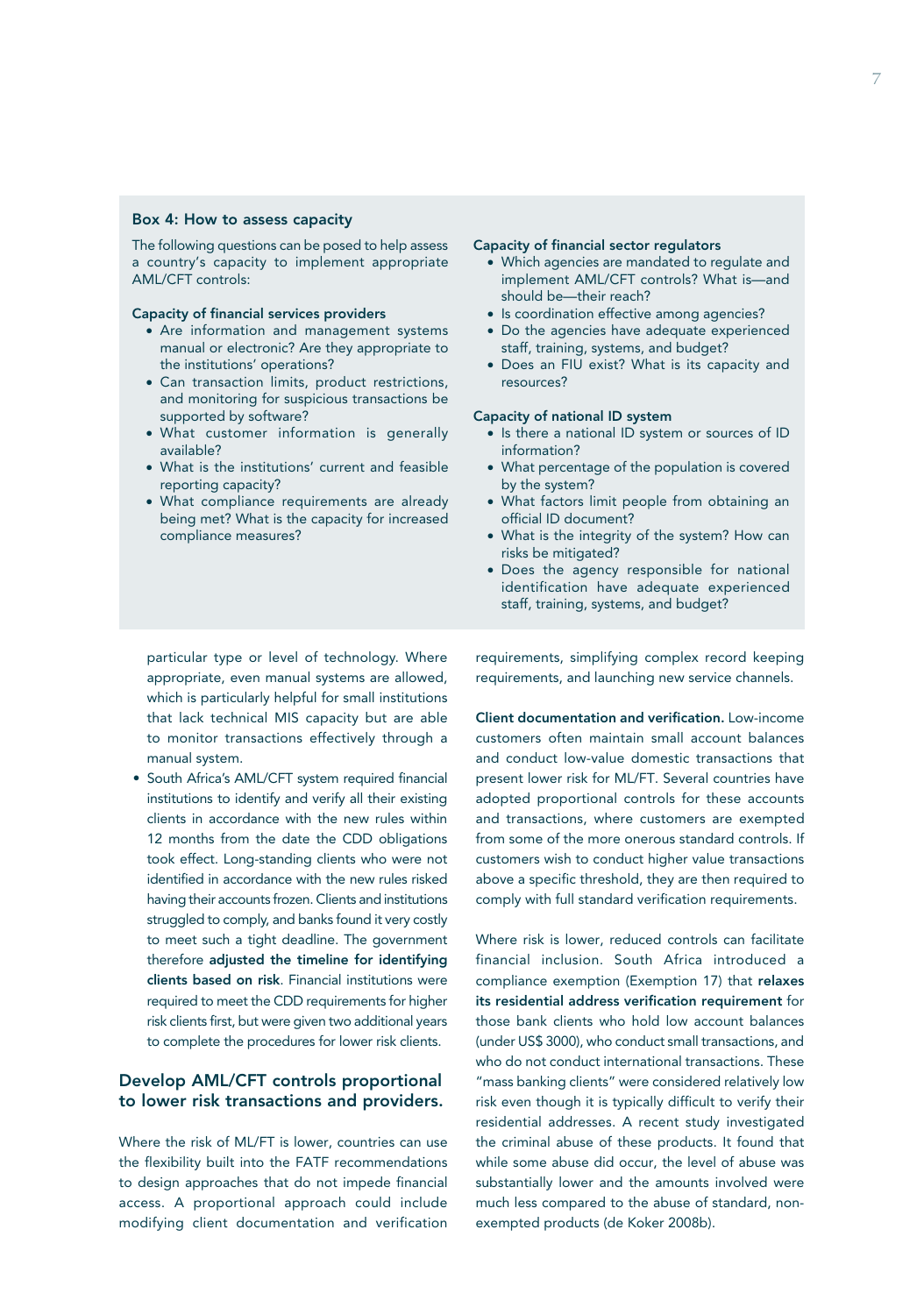#### Box 5: Potential proportional controls for client identification

Proportional controls, such as the following, might be considered for lower risk clients:

- Allow verification from a range of documents available to low-income people that matches the low risk of ML/FT abuse.
- Simplify verification for low-value transactions under a specified threshold. For example, clients may not be required to show proof of address or may be allowed to use alternate forms of identification to conduct a transaction below a specified limit.
- Focus on client profiling, especially where the national ID system is absent or weak. Where an institution collects additional client

Record keeping for financial service providers. Requiring advanced MIS and paper copies of client verification and transaction records will increase costs of compliance and especially affect smaller institutions. Flexibility on MIS requirements could include allowing paper-based or simplified electronic MIS that meet AML/CFT reporting requirements, particularly for smaller institutions with limited numbers of clients and branches.

Branchless banking using new technologies and business models. Some new approaches, such as mobile phone banking,<sup>11</sup> present specific risks, but they also allow advanced MIS to facilitate even more comprehensive client and transaction monitoring.12 Given the readily available information on transactions from mobile banking, flexibility on other controls may be reasonable. One option for domestic low-value transactions through mobile phone banking is to employ authorized agents who verify customer identity for new accounts. Another option is that taken by South Africa, which approved nonface-to-face client registration within the limits of Exemption 17. A bank offering the mobile phone product is required to obtain a name and a national ID number from the client and then cross-reference these against an acceptable third-party database and undertake additional electronic CDD measures. However, since the regulator feels this model

information, such as the person's source of income, the intended use of the account, additional contact particulars, etc., it can draw a profile of that client and form an impression of the transactions that can be reasonably expected. That profile can be used to build the client relationship and monitor for suspicious transactions. Improved monitoring of the account on the strength of the client profile may offset risks introduced by simplified verification requirements.

• Allow verification of information through reliable third-party databases, such as credit information registries (credit bureaus) and government databases.

introduces higher AML risk, clients who use the nonface-to-face registration process cannot transact against their accounts for more than R1,000 (US\$120) a day. Given the unknown nature of the risk, the regulator therefore chose to limit the functionality of the account rather than to prohibit the business model. The control measures also allow for flexibility: clients who wish to transact for larger amounts can be released from the restrictions after submitting to regular face-to-face CDD procedures. (South African Reserve Bank 2008).13

Through ongoing consultation and monitoring, these proportional AML/CFT controls can be refined as risk and market conditions evolve.

# Phase in AML/CFT implementation, where necessary.

All countries should strive to meet FATF standards within a reasonable time and should ensure that primary processes are in place before secondary processes are imposed. If processes are not properly aligned, controls may be costly but have only limited effect.

Countries that do not have the resources to effectively regulate all areas of potential risk can use a risk-based and sequenced approach.14 Implementing AML/CFT

<sup>11</sup> Mobile banking is a subset of branchless banking. This business model presents distinct AML/CFT issues because of the portability of the device, ability to track the movement of particular SIM cards, and increased information to monitor and link financial and telecommunications transactions.

<sup>12</sup> See Chatain et al. (2008) for an in-depth discussion of mobile phone banking and AML/CFT issues.

<sup>13</sup> Identification requirements for mobile phone users were introduced in mid-2009. These requirements (in terms of the Regulation of Interception of Communications and Provision of Communication-Related Information Act 70 of 2002, as amended) are less flexible than the mobile banking measures and pose a challenge to transformational mobile banking in South Africa.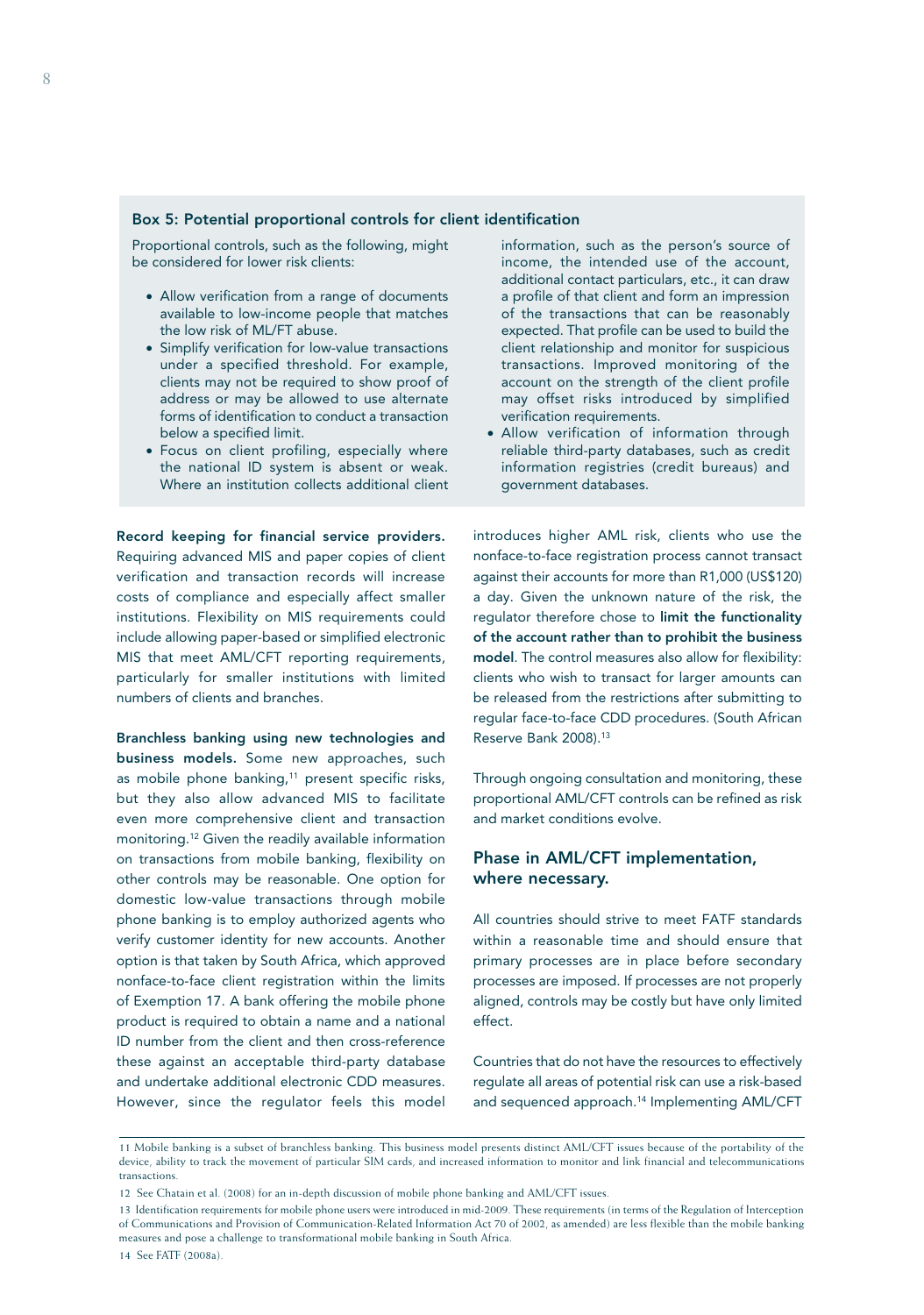#### Box 6: Mitigating ML/FT risks from mobile phone services

Mobile phones hold great potential to increase financial access, but they are also potential channels of criminal activity. To balance perceptions against the fear of over-regulation, actual risks—rather than perceived risks—need to be identified using the following approaches:

• Focus on services, not providers. The lines differentiating financial providers in the banking, telecommunications, credit card, and mobile commerce sectors have become blurred. But the potential risks of mobile phone and payment systems operators more likely depend on the characteristics and complexity of services provided than on the service provider. A servicebased approach is also more conducive to

Source: Chatain et al. (2008)

controls based on risk, country context, and capacity of regulators and financial service providers is the most effective approach. AML/CFT controls can be phased in for nonregulated providers, building on these four increasing levels of responsibility and control measures:

Level 1: Require basic nonprudential registration of financial service providers. This is a first step for institutions that have not been publicly regulated or previously supervised.

Level 2: Ensure traceability of clients and transactions. Requiring client identification and standardized client records will enable supervisors and investigators to trace transactions if needed. This is appropriate for community-based institutions and institutions with no previous experience with supervision.

Level 3: Increase requirements for client profiling, verification, and monitoring. As institutional capacity increases, requirements can be added commensurate with the institution's product and client risk levels. This is typically appropriate for institutions that have a history of financial sector supervision.

Level 4: Enhance verification and interdiction. Where the national system allows a high level of client verification and transaction monitoring, suspicious transactions may be interdicted by law enforcement before they are finalized. This level of control is appropriate only where institutions and regulators have extensive capacity.

creating a level playing field for providers of all types.

Differentiate AML/CFT measures among four major types of mobile financial services. The four core mobile financial services are mobile financial information (m-fINFO), mobile bank and securities account (m-BSA), mobile payment (m-Payments), and mobile money (m-Money). These services are often provided jointly and, in some instances, one acts as a foundation for the others. The less the service models have in common with traditional financial service models, the more their associated risks and their potential to increase financial inclusion. M-fINFO has the most in common with traditional models while m-Money is the furthest removed.

## Promote market-based reforms to encourage people to seek formal financial services.

Policy makers should promote measures that (*i*) allow informal financial service providers to formalize and (*ii*) encourage clients to migrate to formal providers. Clients who move to formal providers generally benefit from greater consumer protection, including certainty and proof of transactions. The financial sector benefits from a more stable system and formal intermediation of deposits and loans in the economy. Policy initiatives that promote financial inclusion and support AML/CFT controls include the following:

- • Create simplified nonprudential registration or licensing procedures for informal financial service providers, especially those serving low-income clients.
- Encourage codes of conduct for formal financial service providers to increase their visibility and level of service to low-income clients.
- Reduce the incentives to use informal channels, for instance, exchange rate policies that may influence client behavior.
- • Facilitate the use of formal financial services by undocumented migrants, especially for remittances and money transfers.
- **•** Encourage new market entrants that have cheaper and more convenient business models, such as mobile banking and the use of nonbank agents.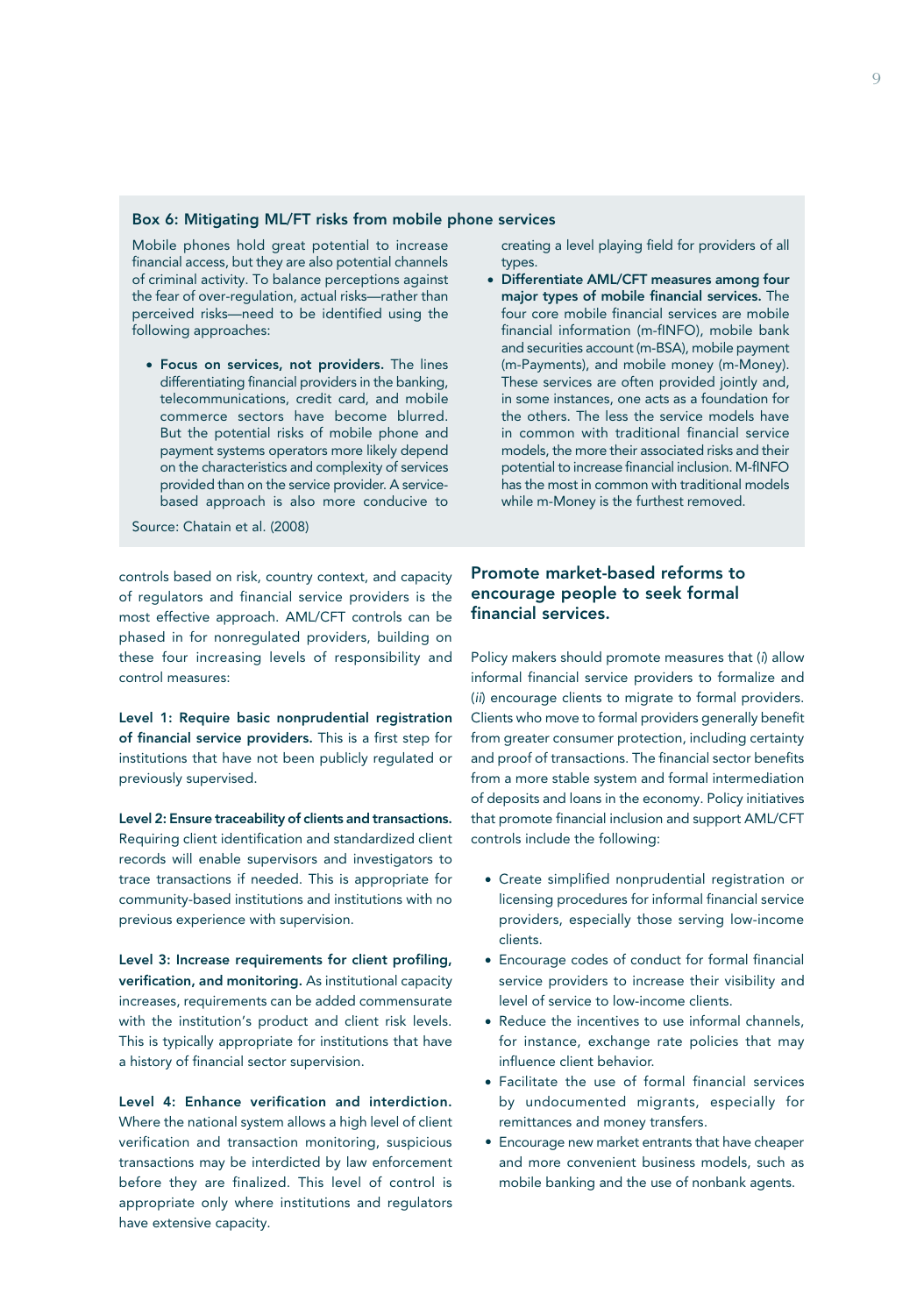A government can encourage people to use formal financial services and create an environment that facilitates access to financial services. It is, however, difficult to change consumer behavior patterns. Examples of government efforts include formalizing remittances and tying inclusion to private sector incentives:

- The Indonesian government tries to protect migrant workers by encouraging them to use formal financial services. It requires migrant workers to open a formal bank account before working abroad. This approach has had some success; however, many workers still use informal services because they struggle to meet documentation requirements in the sending country and/or because they prefer to carry cash home with them.
- Pakistan has a high inflow of remittances, and the State Bank of Pakistan has done much to increase the flow of remittances through formal channels by reducing transfer costs and ensuring better official exchange rates.
- As one of the top three remittance-receiving countries in the world, Mexico has been an active facilitator of remittance flows. The Mexican government has **lobbied hard for U.S.** institutions to accept the Matricula consular card as proof of identity for Mexican immigrants who lack formal U.S. residency documents. Because of these efforts, it is estimated that as much as 90 percent of the remittances between the United States and Mexico flow through formal channels.
- The South African government, in conjunction with the business community, labor, and community constituencies, created the conditions in which the South African financial services industry adopted the Financial Sector Charter in 2003. The Charter committed the banking industry to providing basic banking services to 80 percent of lower income clients. The ability to secure government contracts is tied to these social targets, so institutions have an incentive to reach them. The Charter was a major policy intervention that spurred banks to cooperate in offering a highly successful basic bank account, the Mzansi account. More than 6 million of these accounts were opened to date.

#### Develop the national ID system.

While a national ID document is not a precondition for an effective AML/CFT framework, the absence of reliable ID documentation or accessible verification sources complicates CDD processes, increases compliance costs, and undermines the effectiveness of AML/CFT controls. To address shortcomings in the national ID infrastructure that might pose barriers to financial access, there are several early examples of innovative AML/CFT controls that do not impose overly burdensome requirements:

- Most Indonesian adults have a national ID card. However, these cards are not issued centrally, and various institutions issue acceptable forms of identification. A person may have more than one ID document, and the information on them may differ. Concerns about corruption and ease of falsification further undermine the integrity of the documents. Nevertheless, the ID card is accepted for CDD purposes because it is the best available means of identification. Indonesia requires banks to use the information contained on the card and additional information requested from the client to develop a profile of the client and the client's expected transactions. Typically clients are asked questions to ascertain their occupation, income, and expected transactional activity, although this information is not verified. Client profiles enable the bank to identify transactions that may be suspicious because they are inconsistent with the client's profile. Profiling is a useful enhancement to the limitations of upfront identification using the card. Meanwhile, Indonesia is taking steps to improve the integrity of its national ID system.
- • South Africa has an extensive national ID system, but its general AML/CFT requirement that a client's residential address be verified was a potential problem for a significant number of low-income people who did not have proper documentation (e.g., utility bills, rental agreements). As a result, South Africa modified its AML/CFT regulations, allowing financial institutions to verify a person's identity using the national ID document without having to verify the person's residential address if the financial product meets a certain balance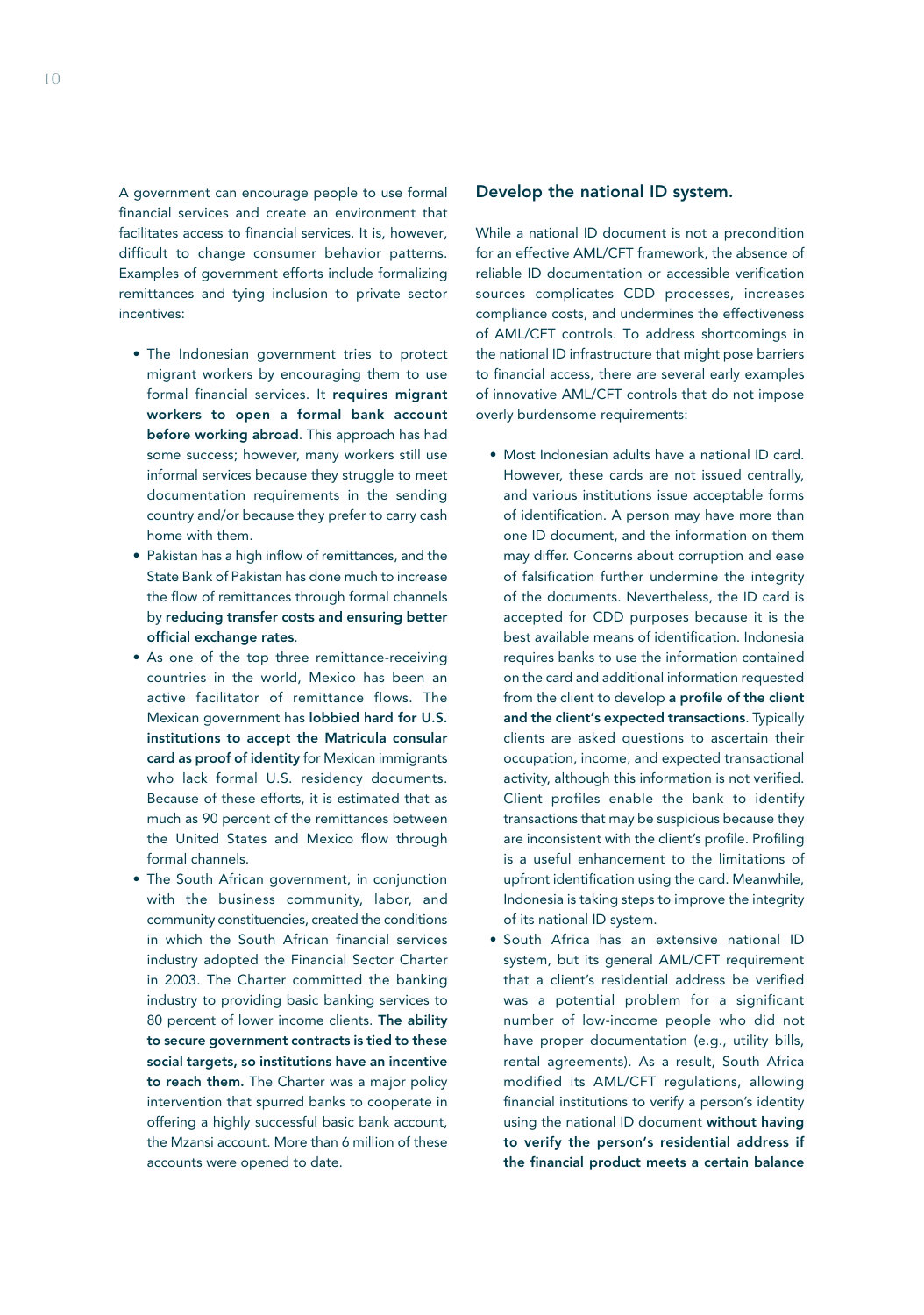limit (US\$3000) and transaction restrictions (US\$600 per day). This modest relaxation of the standard CDD requirements, which proved very helpful in increasing financial inclusion, was favorably considered by FATF in its 2009 mutual evaluation of South Africa's compliance with FATF recommendations.

• The United Kingdom is implementing a national ID card system. Currently, a financial institution must obtain a client's full name, residential address, and date of birth. This information is typically verified with a valid passport or photo drivers license and/or by accessing appropriate electronic databases. However, the system allows people who have difficulty meeting the standard requirements and who wish to open a basic banking account to present alternative documents. For example, individuals in assisted living accommodations may produce a letter from the facility manager and homeless individuals may produce a letter from an employer or the manager of a homeless shelter.

If the existing ID system lacks adequate coverage or integrity or if it is not easily usable for CDD purposes, government agencies could adopt the following initiatives:

- • Define conditions, including reasonable fees, for authorized financial institutions to access existing public databases.
- • Ensure that accurate data are collected and stored safely.
- Facilitate the establishment of new databases, such as private credit information registries (credit bureaus), and allow the use of their records for CDD purposes.
- • Evolve toward biometric means of ID verification.

Alongside national identification, countries should also ensure that their consumer data privacy rules meet international privacy standards. Unless personal data are protected, clients (and especially unbanked clients) may prefer informal (untraceable) financial services. The right of various government agencies to access the data, must also be considered. For example, potential clients may be reluctant to use formal financial services if their data are accessed by local or national tax authorities.

# Conclusion

The pursuit of financial inclusion and the combating of ML/FT can be—and should be—complementary national policy objectives. When low-income clients are excluded from formal financial services, the goals of the AML/CFT policy cannot be achieved. It is challenging to advance both objectives, but customizing AML/CFT policies to the local context, and implementing them sensitively, can deliver significant benefits to clients and financial services providers.

# Sources

Bester, H., D. Chamberlain, L. de Koker, C. Hougaard, R. Short, A. Smith, and R. Walker. 2008. *Implementing FATF standards in developing countries and financial inclusion: Findings and guidelines.* The FIRST Initiative. Washington, D.C.: The World Bank.

Chatain, P-L, R. Hernández-Coss, K. Borowik, and A. Zerzan. 2008. *Integrity in mobile phone financial services: Measures for mitigating risks from money laundering and terrorist financing.* Washington, D.C.: The World Bank.

De Koker, L. 2006. Money laundering control and suppression of financing of terrorism: Some thoughts on the impact of customer due diligence measures on financial exclusion. *Journal of Financial Crime,* Vol. 13 No.1, 26.

-. 2009a. Identifying and managing low money laundering risk: Perspectives on FATF's risk-based guidance. *Journal of Financial Crime,* Vol. 16 No. 4.

-. 2009b. The money laundering risk posed by low risk financial products in South Africa: Findings and guidelines. *Journal of Money Laundering Control*, Vol. 12 No. 4.

Financial Action Task Force. 2007. *Guidance on the Risk-based Approach to Combating Money Laundering and Terrorist Financing—High Level Principles and Procedures*. Paris: FATF.

———. 2008a. *Guidance on Capacity Building for Mutual Evaluations and Implementation of the FATF Standards Within Low Capacity Countries.* Paris: FATF.